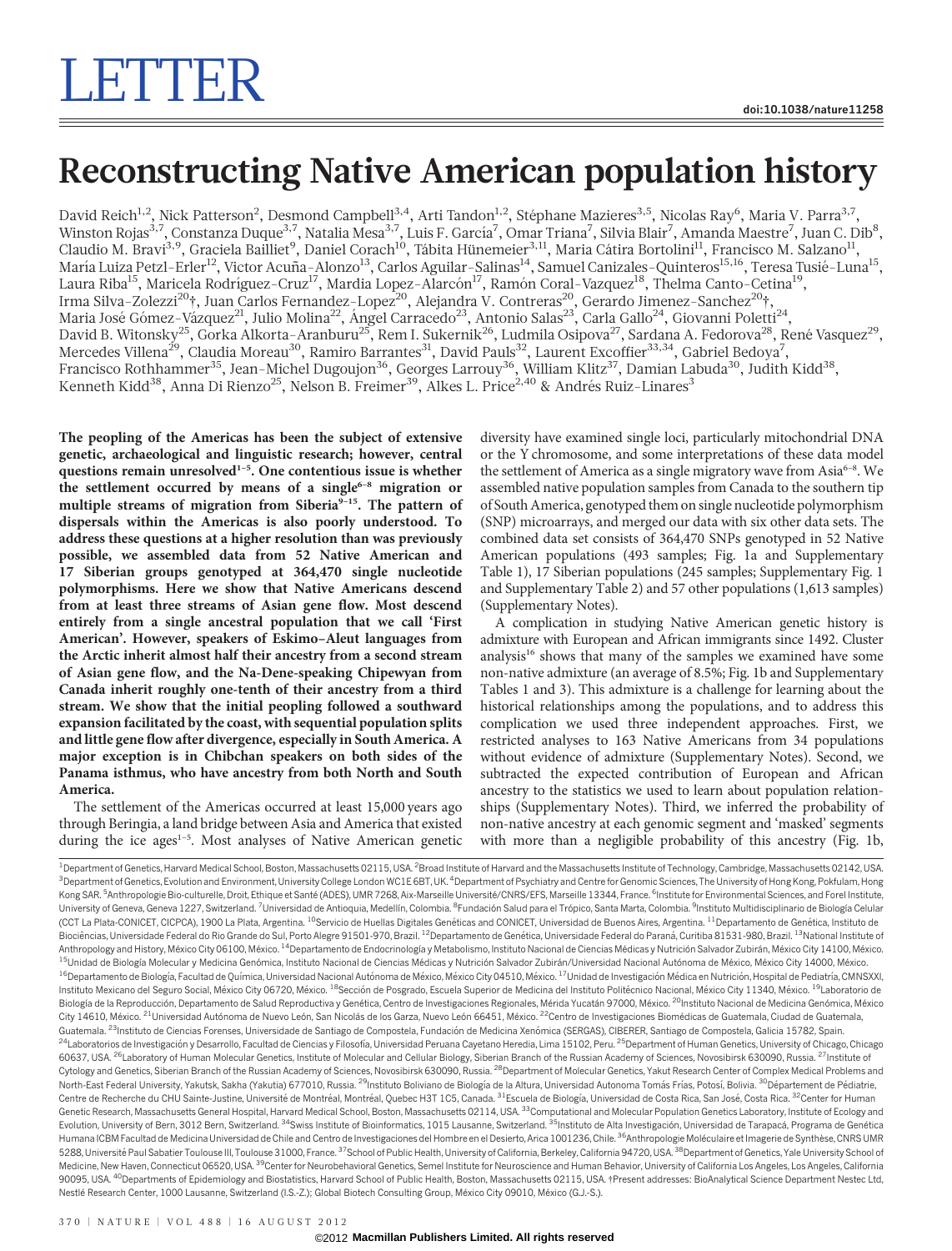### LETTER RESEARCH



Figure 1 | Geographic, linguistic and genetic overview of 52 Native American populations. a, Sampling locations of the populations, with colours corresponding to linguistic groups. **b**, Cluster-based analysis  $(k = 4)$  using ADMIXTURE shows evidence of some West-Eurasian-related and sub-Saharan-African-related ancestry in many Native Americans before masking (top), but little afterwards (bottom). Thick vertical lines denote major linguistic groupings, and thin vertical lines separate individual populations.

Supplementary Notes and Supplementary Fig. 2). Our inferences from these three approaches are concordant (Supplementary Figs 3 and 4).

We built a tree (Fig. 1c) using  $F_{st}$  distances between pairs of populations, which broadly agrees with geography and linguistic categories $^{17}$ (trees based on masked and unmasked data were similar; Supplementary Fig. 3). An early split separates Asians from Native Americans and extreme northeastern Siberians (Chukchi, Naukan, Koryak), which is consistent with studies that have identified pan-American variants shared with some northeastern Siberians<sup>6,7,10,18</sup>. Eskimo-Aleut speakers and far-northeastern Siberians form a cluster that is separated from other Native American populations by a long internal branch. Within America the tree shows a series of splits in an approximate north–south sequence beginning with the Arctic, followed by northern North America, northern/central and southern Mexico and lower Central America/Colombia, and ending in three South American clusters (the Andes, the Chaco region and eastern South America). This pattern of splits is consistent with a north–south population expansion, an

 $c$ , Neighbour-joining tree based on  $F_{st}$  distances relating Native American to selected non-American populations (sample sizes in parentheses). Native American and Siberian data were analysed after masking, but consistent trees were obtained on a subset of completely unadmixed samples (Supplementary Fig. 3). Some populations have evidence for substructure, and we represent these as two different groups (for example Maya1 and Maya2).

inference that is also supported by the negative correlation between heterozygosity and distance from the Bering Strait ( $r = -0.48$ ,  $P = 0.007$ ). This correlation increases if we use 'least cost distances' that consider the coasts as facilitators of migration<sup>19–21</sup>, and persists if we exclude four Native North American populations with ancestry from later streams of Asian gene flow (Supplementary Notes and Supplementary Fig. 5).

Trees provide a simplified model of history that does not accommodate the possibility of gene flow after population separation. Circumstantial evidence that some Native American populations may not fit a simple tree comes from cluster analysis, which infers Siberian-related ancestry in some northern North Americans (Fig. 1b), and from single-locus studies that have identified genetic variants shared between Eurasia and North America that are absent from South America<sup>11,22,23</sup>. The advent of genome-wide data sets has allowed the development of a formal four-population test for whether sets of four populations are consistent with a tree. This test is robust to the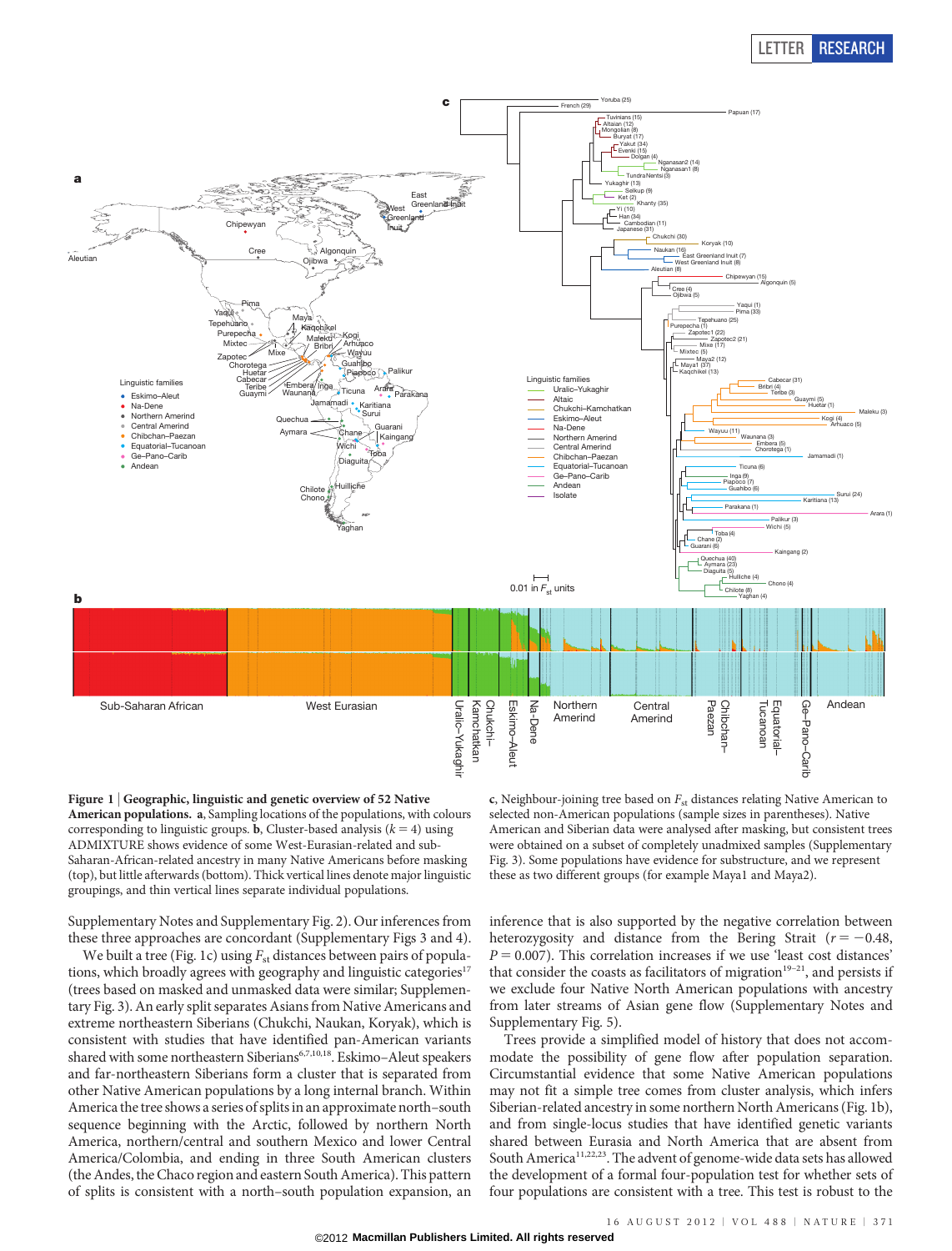#### Table 1 <sup>|</sup> Native Americans descend from at least three streams of Asian gene flow

| Population groupings tested                              | P value for this many Asian streams being enough to explain the data |                    |      | Minimum number of streams of Asian   |
|----------------------------------------------------------|----------------------------------------------------------------------|--------------------|------|--------------------------------------|
|                                                          |                                                                      |                    |      | gene flow needed to explain the data |
| East Greenland Inuit/West Greenland Inuit/First American | ${<}10^{-9}$                                                         | 0.64               |      |                                      |
| East Greenland Inuit/Aleutian/First American             | ${<}10^{-9}$                                                         | 0.57               |      |                                      |
| West Greenland Inuit/Aleutian/First American             | ${<}10^{-9}$                                                         | 0.41               |      |                                      |
| Chipewyan/East Greenland Inuit/First American            | ${<}10^{-9}$                                                         | 0.02               |      |                                      |
| Chipewyan/West Greenland Inuit/First American            | ${<}10^{-9}$                                                         | 0.006              |      |                                      |
| Chipewyan/Aleutian/First American                        | ${<}10^{-9}$                                                         | 0.03               |      |                                      |
| Saggag/East Greenland Inuit/First American               | $< 10^{-9}$                                                          | $6 \times 10^{-6}$ |      |                                      |
| Saggag/West Greenland Inuit/First American               | ${<}10^{-9}$                                                         | $2 \times 10^{-6}$ |      |                                      |
| Saggag/Aleutian/First American                           | ${<}10^{-9}$                                                         | 0.17               |      |                                      |
| Saggag/Chipewyan/First American                          | ${<}10^{-9}$                                                         | 0.29               |      |                                      |
| Saggag/Eskimo-Aleut/Chipewyan/First American             | ${<}10^{-9}$                                                         | $8 \times 10^{-6}$ | 0.27 |                                      |

We use the method described in Supplementary Notes to test formally whether specified groupings of Native American populations are consistent with descending from one, two or three streams of gene flow from Asia. We use 'First American' to refer to a pool of 43 populations from Meso-America southward, and 'Eskimo-Aleut' to refer to a pool of East and West Greenland Inuit and Aleuts. We test either three or four population groupings (when there are three groupings, the maximum number of streams we can reject is two, and so the P value for three streams is always 1). At least two streams of Asian gene flow are required to explain all rows (P  $<$  10 $^{-9}$ ). The Chipewyan, Eskimo–Aleut and First Americans can only be jointly explained by at least three streams. Analysis of the Saqqaq Palaeo-Eskimo (using about sixfold fewer SNPs than for the other analyses) show that the Asian ancestry in this individual has a component that is different from that in First Americans and Greenland Inuit, but indistinguishable from the Chipewyan.

ascertainment bias affecting SNP arrays<sup>24</sup>. For each of the 52 Native American populations in turn, we tested the hypothesis that they conform to the tree: ((test population, southern Native American), (outgroup1, outgroup2)) for 45 pairs of ten Asian outgroups. We used a Hotelling T-test to evaluate whether all four-population test  $f_4$ statistics of this form are consistent with the expectation of zero (Supplementary Notes). The test is not significant for 47 populations, which is consistent with their stemming from the same, presumably first, wave of American settlement; we call this ancestry 'First American' (Table 1). In contrast, four populations from northern North America show highly significant evidence of ancestry from additional streams of gene flow from Asia, subsequent to the initial peopling of America, which we confirm through the Hotelling T-test and a complementary test (Supplementary Notes): East Greenland Inuit  $(P < 10^{-9})$ , West Greenland Inuit  $(P < 10^{-9})$ , Aleutian Islanders ( $P = 9 \times 10^{-5}$ ) and Chipewyan ( $P < 10^{-9}$ ). The recently sequenced genome of a 4,000-year-old Saqqaq Palaeo-Eskimo from Greenland<sup>25</sup> also has evidence of ancestry that is distinct from more southern Native Americans ( $P = 2 \times 10^{-9}$ ) (Supplementary Notes).

Examination of the values of the  $f_4$  statistics allows us to infer the minimum number of gene flow events from Asia into America consistent with the data. Each stream of gene flow is expected to produce a distinct vector of  $f_4$  statistics, constituting a 'signature' of how the ancestral migrating population relates to present-day Asian populations. By finding the minimum number of vectors whose linear combinations are necessary to produce the vector observed in each population, we infer that a minimum of three gene flow events from Asia are necessary to explain the data from all Native American populations jointly, including the Saqqaq Palaeo-Eskimo (Supplementary Notes). These three episodes correspond to First American ancestry (distributed throughout the Americas) and to two additional streams of gene flow detected in a subset of northern North Americans (East Greenland Inuit, West Greenland Inuit, Aleutian Islanders, Chipewyan and Saqqaq). Table 1 shows that  $f_4$  statistics in the Inuit and Aleutian islanders are consistent with deriving the non-First-American portions of their ancestry from the same later stream of Asian gene flow, providing support for deep shared ancestry between these linguistically linked groups<sup>12,26</sup>. The Na-Dene-speaking Chipewyan have a different pattern of  $f_4$  statistics from Eskimo-Aleut speakers, implying that they descend at least in part from a separate stream of Asian gene flow  $(P < 10^{-9}$  for comparisons with the Greenland Inuit; Table 1). This is consistent with the hypothesis that Na-Dene languages mark a distinct migration from Asia<sup>9,17</sup>. Because we only have data from one Na-Dene-speaking group, an important direction for future work will be to test whether the distinct Asian ancestry that we detect in the Chipewyan is a shared signature throughout Na-Dene speakers. Finally, the Saqqaq<sup>25</sup> have a vector of  $f_4$ statistics consistent with that in the Chipewyan, raising the possibility

that the Saqqaq and Chipewyan both carry genetic material from the same later stream of Asian gene flow into the Americas, postdating the First American migration (Supplementary Notes).

To develop an explicit model for the settlement of the Americas, we used the admixture graph  $(AG)$  framework<sup>24</sup>. AGs are generalizations of trees that accommodate the possibility of a limited number of unidirectional gene flow events. They are powerful tools for learning about history because they make predictions about the values of f-statistics (such as  $f_4$ ) that can be used to test the fit of a proposed model<sup>24</sup> (Supplementary Notes). Figure 2 presents an AG relating selected Native American and Old World populations that is a good fit to the data in the sense that none of the f-statistics predicted by the



Figure 2 | Distinct streams of gene flow from Asia into America. We present an AG that gives no evidence of being a poor fit to the data and is consistent with three streams of Asian gene flow into America. Solid points indicate inferred ancestral populations, drift on each lineage is given in units proportional to  $1,000 \times F_{\rm sb}$  and mixture events (dotted lines) are denoted by the percentage of ancestry. The Asian lineage leading to First Americans is the most deeply diverged, whereas the Asian lineages leading to Eskimo–Aleut speakers and the Na-Dene-speaking Chipewyan are more closely related and descend from a common Siberian ancestral population that is a sister group to the Han. The inferred ancestral populations are indicated by filled circles, and the lineages descending from them are coloured: First American (blue), ancestors of the Na-Dene-speaking Chipewyan (green), and Eskimo–Aleut (red). The model also infers a migration of people related to Eskimo–Aleut speakers across the Bering Strait, thus bringing First American genes to Asia (the Naukan are shown, but the Chukchi show a similar pattern; Supplementary Notes).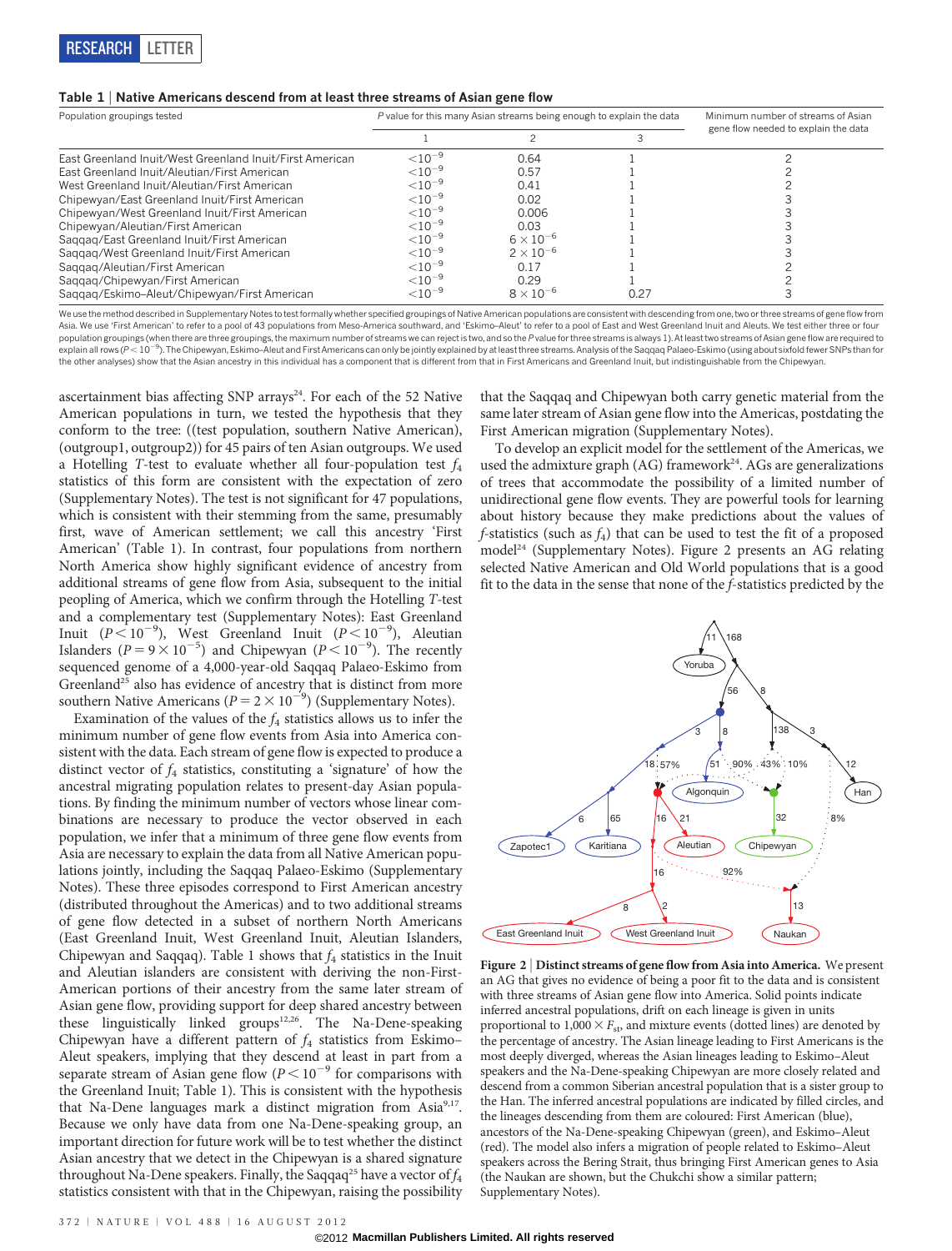model are more than three standard errors from what is observed. This supports the hypothesis of three deep lineages in Native Americans: the Asian lineage leading to First Americans is the most deeply diverged, whereas the Asian lineages leading to Eskimo–Aleut speakers and the Na-Dene-speaking Chipewyan are more closely related and descend from a putative Siberian ancestral population more closely related to Han (Fig. 2). We also arrive at the finding that Eskimo– Aleut populations and the Chipewyan derive large proportions of their genomes from First American ancestors: an estimated 57% for Eskimo–Aleut speakers, and 90% in the Chipewyan, probably reflecting major admixture events of the two later streams of Asian migration with the First Americans that they encountered after they arrived (Supplementary Notes). The high proportion of First American ancestry explains why Eskimo–Aleut and Chipewyan populations cluster with First Americans in trees like that in Fig. 1c despite having some of their ancestry from later streams of Asian migration, and explains the observation of some genetic variants that are shared by all Native Americans but are absent elsewhere<sup>6,7,10,18</sup>. We also infer back-migration of populations related to the Eskimo–Aleut from America into far-northeastern Siberia (we obtain an excellent fit to the data when we model the Naukan and coastal Chukchi as mixtures of groups related to the Greenland Inuit and Asians (Fig. 2 and Supplementary Notes)). This explains previous findings of pan-American alleles also in far-northeastern Siberia<sup>6,7,10,18</sup>.

We next used AGs to develop a model for the history of populations who derive all their ancestry from the First American migration, with no ancestry from subsequent streams of Asian gene flow. Figure 3 presents an AG we built for 16 selected Native American populations and two outgroups, which is a good fit to the data in that the largest  $|Z|$ -score for a difference between the observed and predicted f-statistics is 3.2 from among the 11,781 statistics we tested (Supplementary Notes) (The AG of Fig. 3 used masked data; however, a consistent set of relationships is inferred for unadmixed samples (Supplementary Fig. 4).) This model provides a greatly improved statistical fit to the data compared with the tree of Fig. 1c and leads to several novel inferences. First, a relatively large fraction of South American populations fit the AG without a need for admixture events, which we speculate reflects a history of limited gene flow among these populations since their initial divergence. In contrast, only a small fraction of Meso-American populations fit into the AG, which could reflect either a higher rate of migration among neighbouring groups or our denser sampling in Meso-America allowing us to detect more subtle gene flow events. Second, some Meso-American populations have experienced very little genetic drift since divergence from the common ancestral population with South Americans (adding up the genetic drifts along the relevant edges of Fig. 3, we infer  $F_{\text{st}} = 0.014$ between the Zapotec and a hypothetical population ancestral to all of Central and South America), suggesting that effective population sizes in Meso-America have been relatively large since settlement of the region. Third, the model infers three admixture events consistent with geographic locations and linguistic affiliations (Supplementary Notes). The Inga have both Amazonian and Andean ancestry, which is consistent with their speaking a Quechuan language but living in the eastern Andean slopes of Colombia and thus interacting with groups in the neighbouring Amazonian lowlands. The Guarani stem from two distinct strands of ancestry within eastern South America. The most striking admixture event is in the Costa Rican Cabecar (Fig. 3) and other Chibchan-speaking populations (Supplementary Notes) from the Isthmo-Colombian area. One of the lineages that we detect in these populations occurs definitively within the radiation of South American populations, and so the presence of these populations in lower Central America suggests that there was reverse gene flow across the Panama isthmus after the initial settlement of South America. There has been controversy about whether Chibchan speakers of lower Central America represent direct descendants of the first settlers in the region or more recent migration across the isthmus, and our results support



Figure 3 <sup>|</sup> A model fitting populations of entirely First American ancestry. We show an AG depicting the relationships between 16 selected Native American populations with entirely First American ancestry along with two outgroups (Yoruba and Han). The Colombian Inga are modelled as a mixture of Andean and Amazonian ancestry. The Paraguayan Guarani are fitted as a mixture of separate strands of ancestry from eastern South America. The Central American Cabecar are modelled as a mixture of strands of ancestry related to South Americans and to North Americans, supporting backmigration from South into Central America. The colouring of edges indicates alternative insertion points for the admixing lineages leading to the Cabecar that produce a similar fit to the data in the sense that the  $\chi^2$  statistic is within 3.84 of the AG shown. The red colouring shows that the South American lineage contributing to the Cabecar split off after the divergence of the Andean populations, and the blue colouring shows that the other lineage present in the Cabecar diverged before the separation of Andeans. Estimated admixture proportions are shown along the dotted lines, and lineage-specific drift estimates are in units proportional to  $1,000 \times F_{\text{st}}$ .

the view that more recent migration has contributed most of these populations' ancestry<sup>27</sup>.

This is the most comprehensive survey of genetic diversity in Native Americans so far. Our analyses show that the great majority of Native American populations—from Canada to the southern tip of Chile derive their ancestry from a homogeneous 'First American' ancestral population, presumably the one that crossed the Bering Strait more than 15,000 years ago<sup>6-8</sup>. We also document at least two additional streams of Asian gene flow into America, allowing us to reject the view that all present-day Native Americans stem from a single migration wave<sup>6-8</sup>, and supporting the more complex scenarios proposed by some other studies<sup>9-15</sup>. In particular, the three distinct Asian lineages we detect—'First American', 'Eskimo–Aleut' and a separate one in the Na-Dene-speaking Chipewyan—are consistent with a three-wave model proposed<sup>9</sup> mostly on the basis of dental morphology and a controversial interpretation of the linguistic data. However, our analyses also document extensive admixture between First Americans and the subsequent streams of Asian migrants, which was not predicted by that model, such that Eskimo–Aleut speakers and the Chipewyan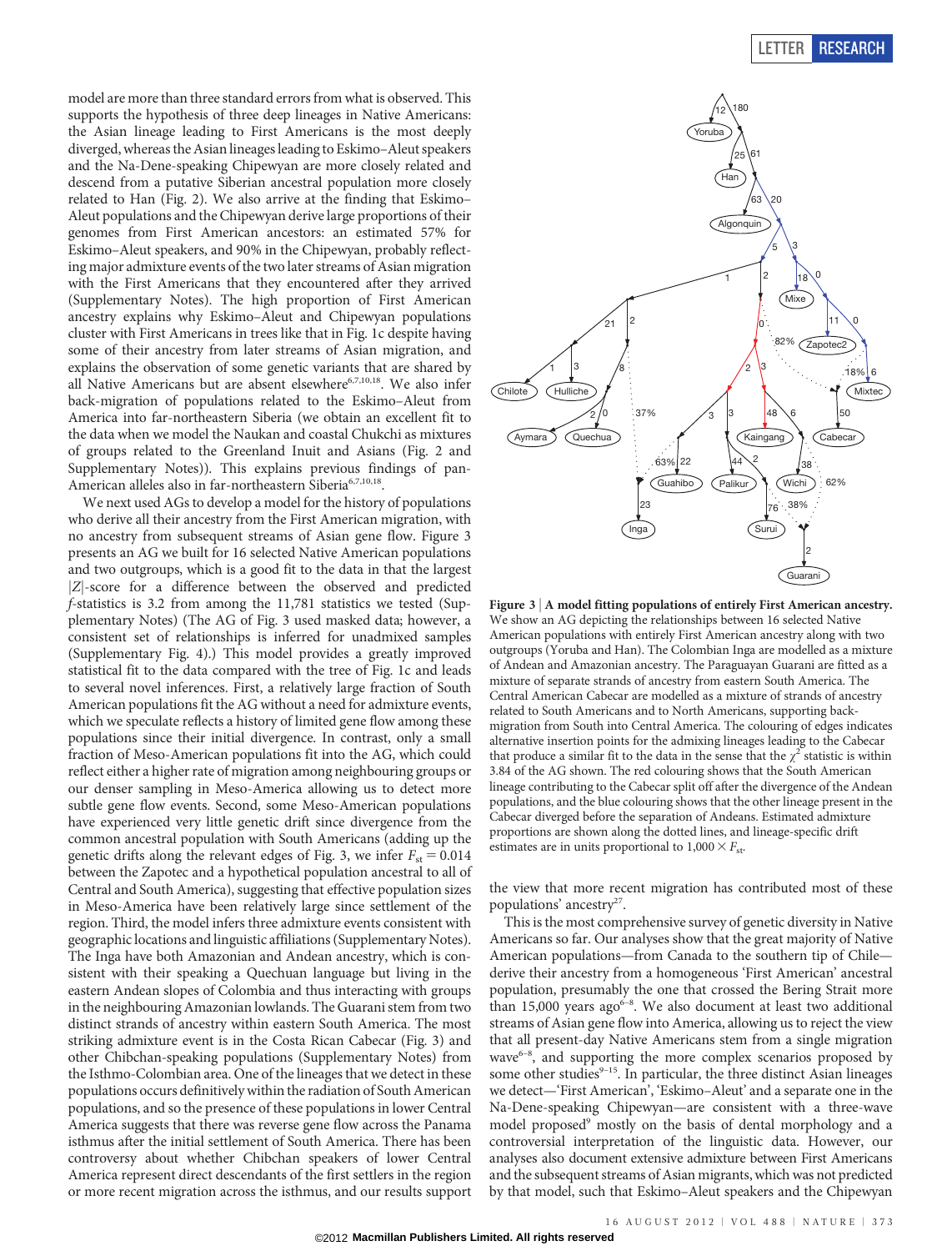derive more than half their ancestry from First Americans. Further insights into Native American history will benefit from the application of analyses similar to those performed here to whole-genome sequences and to data from the many admixed populations in the Americas that do not self-identify as native<sup>28-30</sup>.

#### METHODS SUMMARY

The DNA samples we analysed were collected over several decades. For each sample we verified that informed consent was obtained consistent with studies of population history and that institutional approval had been obtained in the country of collection. Ethical oversight and approval for this project was provided by the National Health Service National Research Ethics Service, Central London committee (reference no. 05/Q0505/31). The data set is based on merging Illumina SNP array data newly generated for this study (including 273 Native American samples) with data from six other studies. We applied stringent data curation and validation procedures to the merged data set. We used local ancestry inference software to identify genome segments in each Native American and Siberian sample without evidence of recent European or African admixture, and created a data set that masked segments of potentially non-native origin. Most analyses are performed on the masked data set; however, we confirmed major inferences on a subset of 163 Native American samples that had no evidence of European or African admixture. We used model-based clustering and neighbour-joining trees to obtain an overview of population relationships, and then tested whether proposed sets of four populations were consistent with having a simple tree relationship using the four-population test, which we generalized by means of a Hotelling T-test. We analysed the correlation in allele frequency differences across populations to infer the minimum number of gene flow events that occurred between Asia and America. We fitted the patterns of correlation in allele frequency differences to proposed models of history—AGs—that can incorporate population splits and mixtures.

Full Methods and any associated references are available in the [online version of](www.nature.com/doifinder/10.1038/nature11258) [the paper](www.nature.com/doifinder/10.1038/nature11258).

#### Received 1 September 2011; accepted 25 May 2012. Published online 11 July 2012.

- 1. Cavalli-Sforza, L. L., Menozzi, P. & Piazza, A. The History and Geography of Human Genes (Princeton Univ. Press, 1994).
- 2. Meltzer, D. J. First Peoples in a New World: Colonizing Ice Age America (Univ. of California Press, 2009).
- 3. Goebel, T., Waters, M. R. & O'Rourke, D. H. The late Pleistocene dispersal of modern humans in the Americas. Science 319, 1497-1502 (2008).
- Dillehay, T. D. Probing deeper into first American studies. Proc. Natl Acad. Sci. USA 106, 971–978 (2009).
- 5. O'Rourke, D. H. & Raff, J. A. The human genetic history of the Americas: the final frontier. Curr. Biol. 20, R202–R207 (2010).
- 6. Tamm, E. et al. Beringian standstill and spread of Native American founders. PLoS ONE 2, e829 (2007).
- Kitchen, A., Miyamoto, M. M. & Mulligan, C. J. A three-stage colonization model for the peopling of the Americas. PLoS ONE 3, e1596 (2008).
- 8. Fagundes, N. J. et al. Mitochondrial population genomics supports a single pre-Clovis origin with a coastal route for the peopling of the Americas. Am. J. Hum. Genet. 82, 583-592 (2008).
- 9. Greenberg, J. H., Turner, C. G. & Zegura, S. L. The settlement of the Americas: a comparison of the linguistic, dental, and genetic evidence. Curr. Anthropol. 27, 477–497 (1986).
- 10. Lell, J. T. et al. The dual origin and Siberian affinities of Native American Y chromosomes. Am. J. Hum. Genet. 70, 192-206 (2002).
- 11. Bortolini, M. C. et al. Y-chromosome evidence for differing ancient demographic histories in the Americas. Am. J. Hum. Genet. 73, 524-539 (2003).
- 12. Volodko, N. V. et al. Mitochondrial genome diversity in arctic Siberians, with particular reference to the evolutionary history of Beringia and Pleistocenic peopling of the Americas. Am. J. Hum. Genet. 82, 1084-1100 (2008).
- 13. Ray, N. et al. A statistical evaluation of models for the initial settlement of the American continent emphasizes the importance of gene flow with Asia. Mol. Biol. Evol. 27, 337–345 (2010).
- 14. de Azevedo, S. et al. Evaluating microevolutionary models for the early settlement of the New World: the importance of recurrent gene flow with Asia. Am. J. Phys. Anthropol. 146, 539-552 (2011).
- 15. Perego, U. A. et al. Distinctive Paleo-Indian migration routes from Beringia marked by two rare mtDNA haplogroups. Curr. Biol. 19, 1-8 (2009).
- 16. Alexander, D. H., Novembre, J. & Lange, K. Fast model-based estimation of ancestry in unrelated individuals. Genome Res. 19, 1655–1664 (2009).
- 17. Ruhlen, M. A Guide to the World's Languages (Stanford Univ. Press, 1991).<br>18. Schroeder K. B. et al. A private allele ubiquitous in the Americas *Riol. Let*
- Schroeder, K. B. et al. A private allele ubiquitous in the Americas. Biol. Lett. 3, 218–223 (2007).
- 19. Ray, N. PATHMATRIX: a geographical information system tool to compute effective distances among samples. Mol. Ecol. Notes 5, 177–180 (2005).
- 20. Wang, S. et al. Genetic variation and population structure in native Americans. PLoS Genet. 3, e185 (2007).
- Yang, N. N. et al. Contrasting patterns of nuclear and mtDNA diversity in Native American populations. Ann. Hum. Genet. 74, 525-538 (2010).
- Brown, M. D. et al. mtDNA haplogroup X: an ancient link between Europe/Western Asia and North America? Am. J. Hum. Genet. 63, 1852-1861 (1998).
- 23. Karafet, T. M. et al. Ancestral Asian source(s) of new world Y-chromosome founder haplotypes. Am. J. Hum. Genet. 64, 817-831 (1999).
- 24. Reich, D., Thangaraj, K., Patterson, N., Price, A. L. & Singh, L. Reconstructing Indian population history. Nature 461, 489–494 (2009).
- Rasmussen, M. et al. Ancient human genome sequence of an extinct Palaeo-Eskimo. Nature 463, 757–762 (2010).
- 26. Balter, M. Archaeology. The peopling of the Aleutians. Science 335, 158–161 (2012).
- 27. Cooke, R. Prehistory of native Americans on the Central American land bridge: Colonization, dispersal, and divergence. J. Archaeol. Res. 13, 129–187 (2005).
- 28. Wang, S. et al. Geographic patterns of genome admixture in Latin American Mestizos. PLoS Genet. 4, e1000037 (2008).
- 29. Bryc, K. et al. Colloquium paper: genome-wide patterns of population structure and admixture among Hispanic/Latino populations. Proc. Natl Acad. Sci. USA 107 (Suppl 2), 8954–8961 (2010).
- 30. Wall, J. D. et al. Genetic variation in Native Americans, inferred from Latino SNP and resequencing data. Mol. Biol. Evol. 28, 2231–2237 (2011).

Supplementary Information is linked to the online version of the paper at <www.nature.com/nature>.

Acknowledgements We thank the volunteers who provided the samples that made this study possible. We thank E. D. Ruiz for assistance in the collection involving the Mixtec, Zapotec and Mixe; and P. Herrera for assistance in the collection involving the Quechua; A. Carnevale, M. Crawford, M. Metspalu, F. C. Nielsen, X. Soberon, R. Villems and E. Willerslev for facilitating sharing of data from Mexican, Siberian and Arctic populations; C. Stevens and A. Crenshaw for assistance with genotyping; and P. Bellwood, D. Bolnick, K. Bryc, J. Diamond, T. Dillehay, R. Gonzalez-José, M. Hammer, J. Hill, B. Kemp, S. LeBlanc, D. Meltzer, P. Moorjani, A. Moreno-Estrada, B. Pakendorf, J. Pickrell, M. Ruhlen, D. G. Smith, M. Stoneking, N. Tuross and A. Williams for critiques and discussions. Support was provided by National Institutes of Health grants NS043538 (A.R.-L.), NS037484 and MH075007 (N.B.F.), GM079558 (A.D.), GM079558-S1 (A.D.), GM057672 (K.K.K. and J.R.K.), and HG006399 (D.R., N.P. & A.L.P); by a Biotechnology and Biological Sciences Research Council grant BB/ 1021213/1; by a National Science Foundation HOMINID grant BCS-1032255 (D.R. and N.P.); by a Canadian Institutes of Health Research grant (D.L.); by a Universidad de Antioquia CODI grant (G.B.); by a Fondo de Investigación Sanitaria grant PS 09/2368 (A.C.); by a Ministerio de Ciencia e Innovacion grant SAF2011-26983 (A.S.); by a Wenner-Gren Foundation grant ICRG-65 (A.D. and R.S.); by Russian Foundation for Basic Research grants 06-04-048182 (R.S.) and 02-06-80524a (L.O.); by a Siberian Branch Russian Academy of Sciences field grant (L.O.); by a Centre National de la Recherche Scientifique Programme Interdisciplinaire de Recherche Amazonie grant (J.-M.D.); and by startup funds from Harvard Medical School (D.R.) and the Harvard School of Public Health (A.L.P.).

Author Contributions D.R., N.B.F., A.L.P. and A.R-L. conceived the project. D.R., N.P., D.C., A.T., S.M., N.R. and A.R-L. performed analyses. D.R. and A. R.-L. wrote the paper with input from all the co-authors. A.R.-L. assembled the sample collection, directed experimental work and coordinated the study. All other authors contributed to the collection of samples and data.

Author Information The data analysed here are available for non-profit research on population history under an inter-institutional data access agreement with the Universidad de Antioquia, Colombia; queries regarding data access should be sent to A.R.-L. [\(a.ruizlin@ucl.ac.uk\).](mailto:a.ruizlin@ucl.ac.uk) Reprints and permissions information is available at <www.nature.com/reprints>. The authors declare no competing financial interests. Readers are welcome to comment on the online version of this article at <www.nature.com/nature>. Correspondence and requests for materials should be addressed to D.R. [\(reich@genetics.med.harvard.edu\)](mailto:reich@genetics.med.harvard.edu) or A.R.-L. [\(a.ruizlin@ucl.ac.uk\)](mailto:a.ruizlin@ucl.ac.uk).